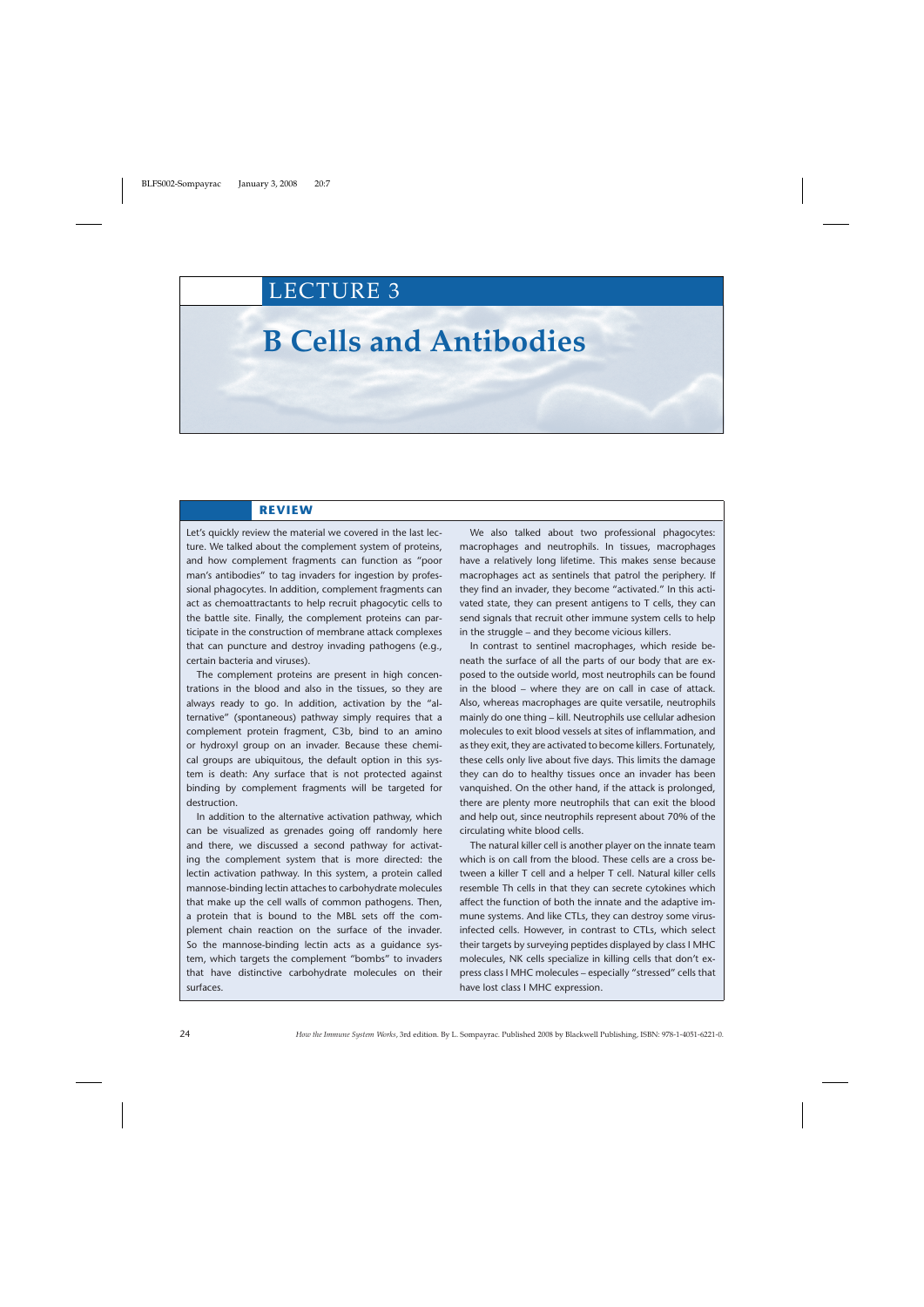#### **REVIEW** (continued)

The innate system is programmed to react to "danger signals" that are characteristic of commonly encountered pathogens or pathogen-infected cells. Phagocytes, natural killer cells, and the complement proteins can attack immediately, because these weapons are already in place. As the battle continues, cooperation between players increases to strengthen the defense, and signals given off by the innate system recruit even more defenders from the blood stream. By working together, the players on the innate sys-

tem team provide a fast and effective response to common invaders. The innate system also plays a crucial role in alerting the

adaptive immune system to danger. In fact, as we begin now to discuss the adaptive immune system, you will want to be on the lookout for interactions between the innate and adaptive systems. I think you'll soon appreciate that although its rapid response is crucial for our survival, the innate system does much more than just react quickly.

#### **B CELLS AND ANTIBODIES**

Microbes such as bacteria and viruses are always mutating. Just as mutations in bacteria can render them resistant to certain antibiotics, mutations also can change microbes in ways that make them better able to resist immune defenses. When this happens, the immune system must "adapt" by producing new counter-weapons. Otherwise, the mutated microbe may take over. Indeed, a chess match has been going on for millions of years in which the immune systems of animals constantly have been "upgraded" in response to novel weapons fielded by microbial attackers. The most striking upgrade of the immune system began about 200 million years ago, when, in fish, evolution led to the precursor of what might be called the "ultimate defense" – a system so adaptable that, in principle, it can protect against any possible invader. This defense, the adaptive immune system, has reached its most sophisticated form in humans. Indeed, without an immune system which can recognize and adapt to deal with unusual invaders, human life would not be possible.

In this lecture, we will focus on one of the most important components of the adaptive immune system: the B cell. Like all the other blood cells, B cells are born in the bone marrow, where they are descended from stem cells. About one billion B cells are produced each day during the entire life of a human, so even old guys like me have lots of freshly made B cells. During their early days in the marrow, B cells select gene segments coding for the two proteins that make up their B cell receptors, and these receptors then take up their positions on the surface of the cell. The antibody molecule is almost identical to the B cell receptors, except that it lacks the protein sequences at the tip of the heavy chain that anchor the B cell receptors to the outside of the cell. Lacking this anchor, the antibody

molecule is exported out of the B cell (is secreted), and is free to travel around the body to do its thing.

#### **The B cell receptor**

I want to tell you a little about the process of selecting gene segments to make a B cell receptor. I think you'll find it interesting – especially if you like to gamble. The B cell receptor is made up of two kinds of proteins, the heavy chain (Hc) and the light chain (Lc), and each of these proteins is encoded by genes that are assembled from gene segments. The gene segments that will be chosen to make up the final Hc gene are located on chromosome 14, and each B cell has two chromosome 14s (one from Mom and one from Dad). This raises a bit of a problem, because, as we discussed earlier, each B cell makes only one kind of antibody. Therefore, because there are two sets of Hc segments, it is necessary to "silence" the segments on one chromosome 14 to keep a B cell from making two different Hc proteins. Of course, Mother Nature could have chosen to make one chromosome a "dummy," so that the other would always be the one that was used – but she didn't. That would have been too boring. Instead, she came up with a much sweeter scheme, which I picture as a game of cards with the two chromosomes as players. It's a game of "winner takes all," in which each chromosome tries to rearrange its cards (gene segments) until it finds an arrangement that works. The first player to do this wins.

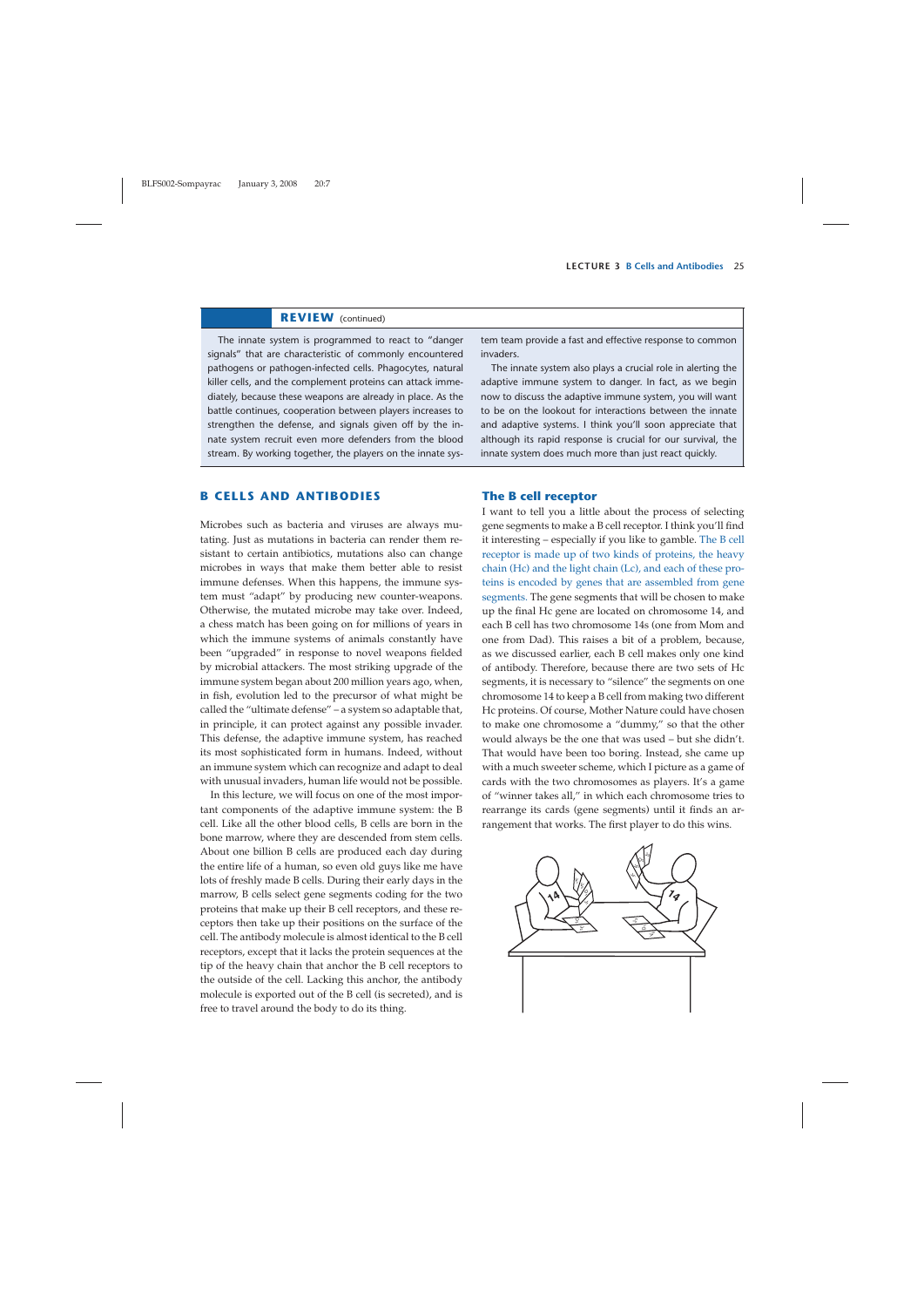You remember from the first lecture that the finished Hc protein is assembled by pasting together four separate gene segments (V, D, J, and C), and that lined up along chromosome 14 are multiple, slightly different copies of each kind of segment.



The players in this card game first choose one each of the possible D and J segments, and these are joined together by deleting the DNA sequences in between them. Then one of the many V segments is chosen, and this "card" is joined to the DJ segment, again by deleting the DNA in between. Right next to the rearranged J segment is a string of gene segments  $(C_M, C_D,$  etc.) that code for various constant regions. By default, the constant regions for IgM and IgD are used to make the BCR, just because they are first in line. Immunologists call these joined-together gene segments a "gene rearrangement," but it is really more about cutting and pasting than rearranging. Anyway, the result is that the chosen V, D, and J segments and the constant region segments all end up adjacent to each other on the chromosome.

Next, the rearranged gene segments are tested. What's the test? As you know, protein translation stops when the ribosome encounters one of the three stop codons, so if the gene segments are not joined up just right (in frame), the protein translation machinery will encounter a stop codon and terminate protein assembly somewhere in the middle of the Hc. If this happens, the result is a useless little piece of protein. In fact, you can calculate that each player only has about one chance in nine of assembling a winning combination of gene segments that will produce a fulllength Hc protein. Immunologists call such a combination of gene segments a "productive rearrangement." If one of the chromosomes that is playing this game ends up with a productive rearrangement, that chromosome is used to construct the winning Hc protein. This heavy chain pro-

to the losing chromosome that the game is over. Exactly how the signal is sent and how it stops the rearrangement of gene segments on the other chromosome remain to be discovered, although it is thought to have something to do with changing the conformation of the cell's DNA so that it no longer is accessible to the cut-and-paste machinery.

Since each player only has about a one in nine chance of success, you may be wondering what happens if **both** chromosomes fail to assemble gene segments that result in a productive rearrangement. Well, the B cell dies. That's right, it commits suicide! It's a high-stakes game, because a B cell that cannot express a receptor is totally useless.

If the heavy chain rearrangement is productive, the baby B cell proliferates for a bit, and then the light chain players step up to the table. The rules of their game are similar to those of the heavy chain game, but there is a second test which must be passed to win: The completed heavy chain and light chain proteins must fit together properly to make a complete antibody. If the B cell fails to productively rearrange heavy and light chains, or if the Hcs and Lcs don't match up correctly, the B cell commits suicide. So **every mature B cell produces one and only one kind of BCR or antibody, made up of one and only one kind of Hc and Lc. However, because a mix and match strategy is used to make the final Hc and Lc genes of each B cell, the receptors on different B cells are so diverse that collectively, our B cells can probably recognize any organic molecule that could exist.** When you consider how many molecules that might be, the fact that a simple scheme like this can create such diversity is truly breathtaking.

tein is then transported to the cell surface, where it signals short to do any serious signaling.

#### **How the BCR signals**

Immunologists call the antigen that a given B cell's receptors recognize its "cognate" antigen, and the tiny region of the cognate antigen that a BCR actually binds to is called its "epitope." For example, if a B cell's cognate antigen happens to be a protein on the surface of the flu virus, the epitope will be the part of that protein (usually 6 to 12 amino acids) to which the BCR binds. When the BCR recognizes the epitope for which it is matched, it must signal this recognition to the nucleus of the B cell, where genes involved in activating the B cell can be turned on or off. But how does this BCR "antenna" send a signal to the nucleus that it has found its epitope? At first sight it would appear that this could be a bit of a problem, because, as you can see from this figure, the part of the heavy chain that extends through the cell membrane into the interior of the cell is only a few amino acids in length – way too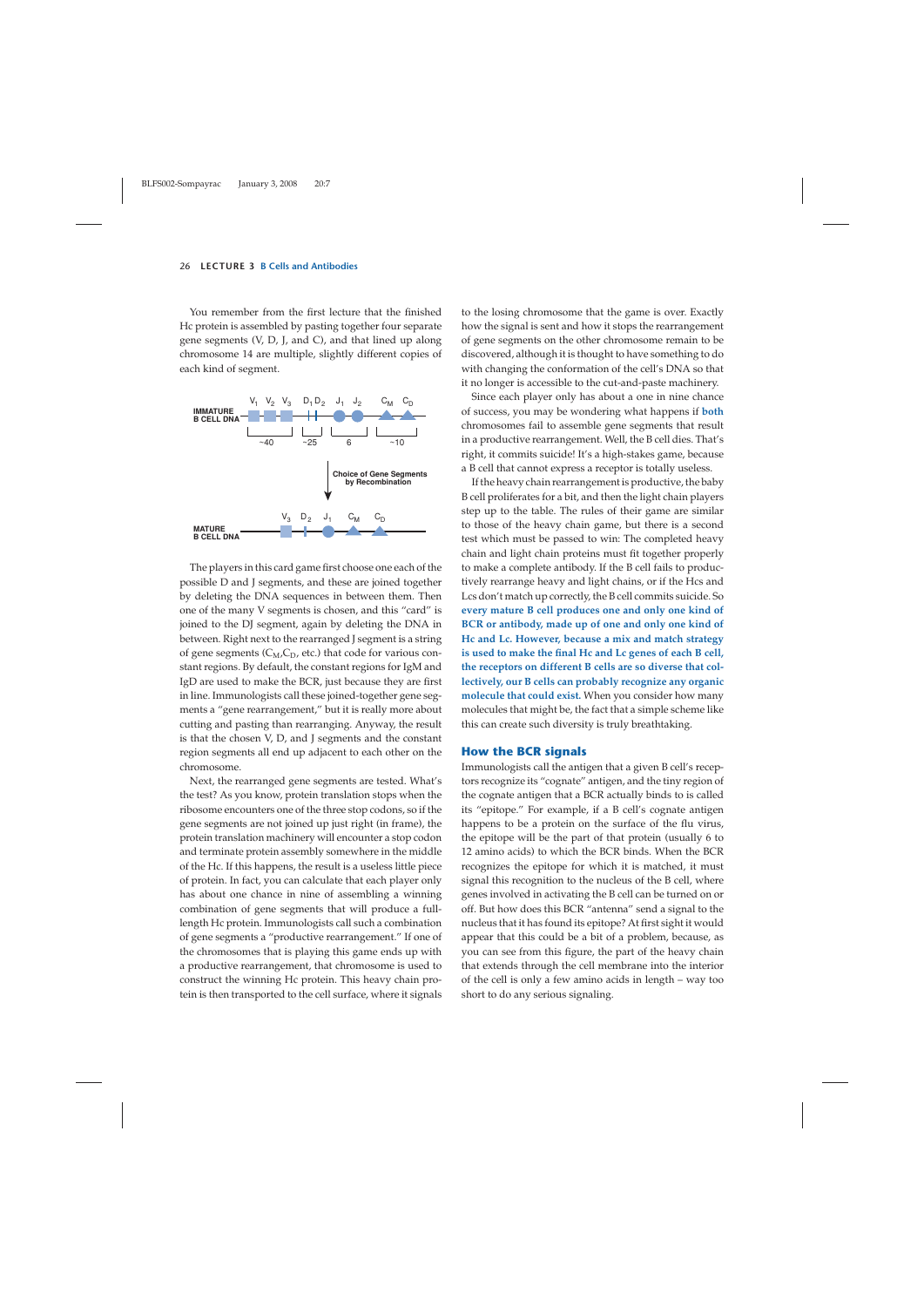

To make it possible for the external part of the BCR to signal what it has seen, B cells are equipped with two accessory proteins, Ig $\alpha$  and Igß, which associate with the Hc protein and protrude into the inside of the cell. Thus, **the complete B cell receptor really has two parts: the Hc/Lc part outside the cell that recognizes the antigen but can't**  $\boldsymbol{\delta}$  signal, and the Igα and Igβ proteins that can signal, but **which are totally blind to what's going on outside the cell.**

To generate a signal, many B cell receptors must be brought close together on the surface of the B cell. When B cell receptors are clustered like this, immunologists say they are "cross-linked" – although the receptors really are not linked together. B cell receptors can be clustered when they bind to an epitope that is repeated many times on a single antigen (e.g., a protein in which a sequence of amino acids is repeated many times).



The tails of the Ig $\alpha$  and Ig $\beta$  signaling molecules interact with enzymes inside the cell. When enough of these interactions are concentrated in one region, an enzymatic chain reaction is initiated which sends a message to the nucleus of the cell saying, "BCR engaged." So the trick to sending this message is to get lots of Ig $\alpha$  and Igß molecules together – and that's exactly what cross-linking of B cell receptors does. **The clustering of BCRs brings enough** Ig $\alpha$  and Ig $\beta$  molecules together to set off the chain reac**tion that sends the "BCR engaged" signal. So BCR crosslinking is key.**

Cross-linking of B cell receptors also can result when B cell receptors bind to epitopes on individual antigens that are close together on the surface of an invader. Indeed, the surfaces of most bacteria, viruses, and parasites are composed of many copies of a few different proteins. So if a B cell's receptors recognize an epitope on one of

these proteins, lots of B cell receptors can be clustered.

Indeed, the requirement for cross-linking is one way B cells focus on common enemies. Finally, B cell receptors can also be brought together by binding to epitopes on antigens that are clumped together (e.g., a clump of proteins). Regardless of how it is accomplished, cross-linking of B cell receptors is essential for B cell activation. Here's why.

You remember from the last lecture that fragments of complement proteins (e.g., C3b) can bind to (opsonize) invaders. This tag indicates that the invader has been recognized as dangerous by the innate immune system, and alerts innate system players like macrophages to destroy the opsonized invader. It turns out that antigens opsonized by complement fragments also can alert the adaptive immune system. Here's how.

In addition to the B cell receptor and its associated signaling molecules, Ig $\alpha$  and Igß, there is another protein on the surface of a B cell that can play an important role in signaling. This protein is a receptor that can bind to complement fragments which are decorating an invader. Consequently, for an opsonized antigen, there are two receptors on a B cell that can bind to the antigen: the BCR which recognizes a specific epitope on the antigen, and the complement receptor that recognizes the "decorations." When this happens, the opsonized antigen acts as a "clamp" that brings the BCR and the complement receptor together on the surface of the B cell.

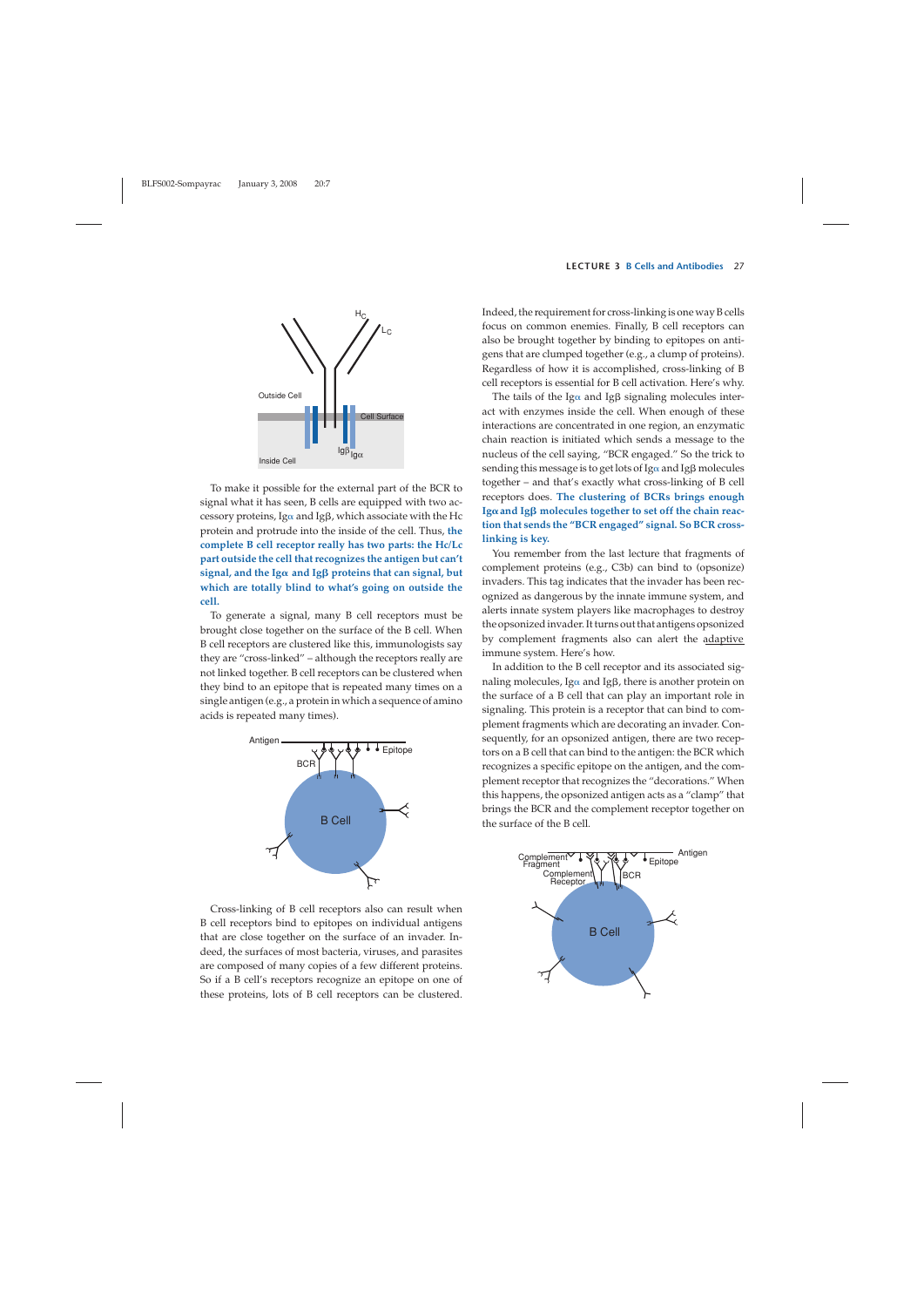When the BCR and the complement receptor are brought together in this way by opsonized antigen, the signal that the BCR sends is amplified greatly. What this means in practice is that the number of BCRs that must be clustered to send the "receptor engaged" signal to the nucleus is decreased at least 100-fold. **Because the complement receptor can have such a dramatic effect on signaling, it is called a "co-receptor."** The function of this coreceptor is especially important during the initial stages of an attack, when the amount of antigen available to crosslink B cell receptors is limited. **Recognition of opsonized invaders by the B cell co-receptor also serves to make B cells exquisitely sensitive to antigens that the innate system has identified as being dangerous. This is an excellent example of the "instructive" function of the innate system. Indeed, the decision on whether an invader is dangerous or not is usually made by the innate, not the adaptive, system.**

#### **How B cells are activated**

To produce antibodies, B cells must first be activated. Most B cells have never encountered their cognate antigen, and these cells are called "naive" or "virgin" B cells. An example would be a B cell that can recognize the smallpox virus, but which happens to reside in a human who has never been exposed to smallpox. In contrast, B cells that have already encountered their cognate antigen are called "experienced." There are two ways that naive B cells can be activated to defend us against invaders. One is completely dependent on the assistance of helper T cells (T cell–dependent activation), and the second is more or less independent of T cell help (T cell–independent activation).

**Activation of a naive B cell requires two signals. The first is the clustering of the B cell's receptors and their associated signaling molecules. However, just having its receptors cross-linked is not enough to fully activate a B cell – a second signal is required. Immunologists call this the "co-stimulatory" signal. In T cell–dependent activation, this second signal is supplied by a helper T cell.** The best-studied co-stimulatory signal involves direct contact between a B cell and a Th cell. On the surface of activated Th cells are proteins called CD40L. When CD40L plugs into (ligates) a protein called CD40 on the surface of a B cell, the co-stimulatory signal is sent, and if the B cell's receptors have been cross-linked, the B cell is activated.



The interaction between these two proteins, CD40 and CD40L, is clearly very important for B cell activation – humans who have a genetic defect in either of these proteins are unable to mount a T cell–dependent antibody defense.

**In response to certain antigens, virgin B cells can also be activated with little or no T cell help, and this mode of activation is termed T cell–independent.** What these antigens have in common is that they have repeated epitopes which can cross-link a ton of B cell receptors. A good example of such an antigen is a carbohydrate of the type found on the surface of many bacterial cells. A carbohydrate molecule is made up of many repeating units, much like beads on a string. If each "bead" is recognized by the BCR as its epitope, the string of beads can bring together many, many BCRs.

The cross-linking of such a large number of BCRs can partially substitute for co-stimulation by CD40L, and can cause a B cell to proliferate. But to be fully activated and produce antibodies, a naive B cell must receive a second signal. For T cell–independent activation, this second key is a "danger signal" (e.g., the battle cytokine, IFN-  $\gamma$ ), which is a clear indication that an attack is on. What this means is that if a B cell has receptors that can recognize a molecule with repeated epitopes like, for example, your own DNA, it may proliferate, but fortunately, no anti-DNA antibodies will be produced. The reason is that your immune system is not engaged in a battle with your own DNA, so there will be no danger signals to provide the necessary co-stimulation. On the other hand, if the innate immune system is battling a bacterial infection, and a B cell's receptors recognize a carbohydrate antigen with repeated epitopes on the surface of the bacterial invader, that B cell will produce antibodies – because danger signals from the battlefield can supply the second key needed for complete B cell activation. Of course, as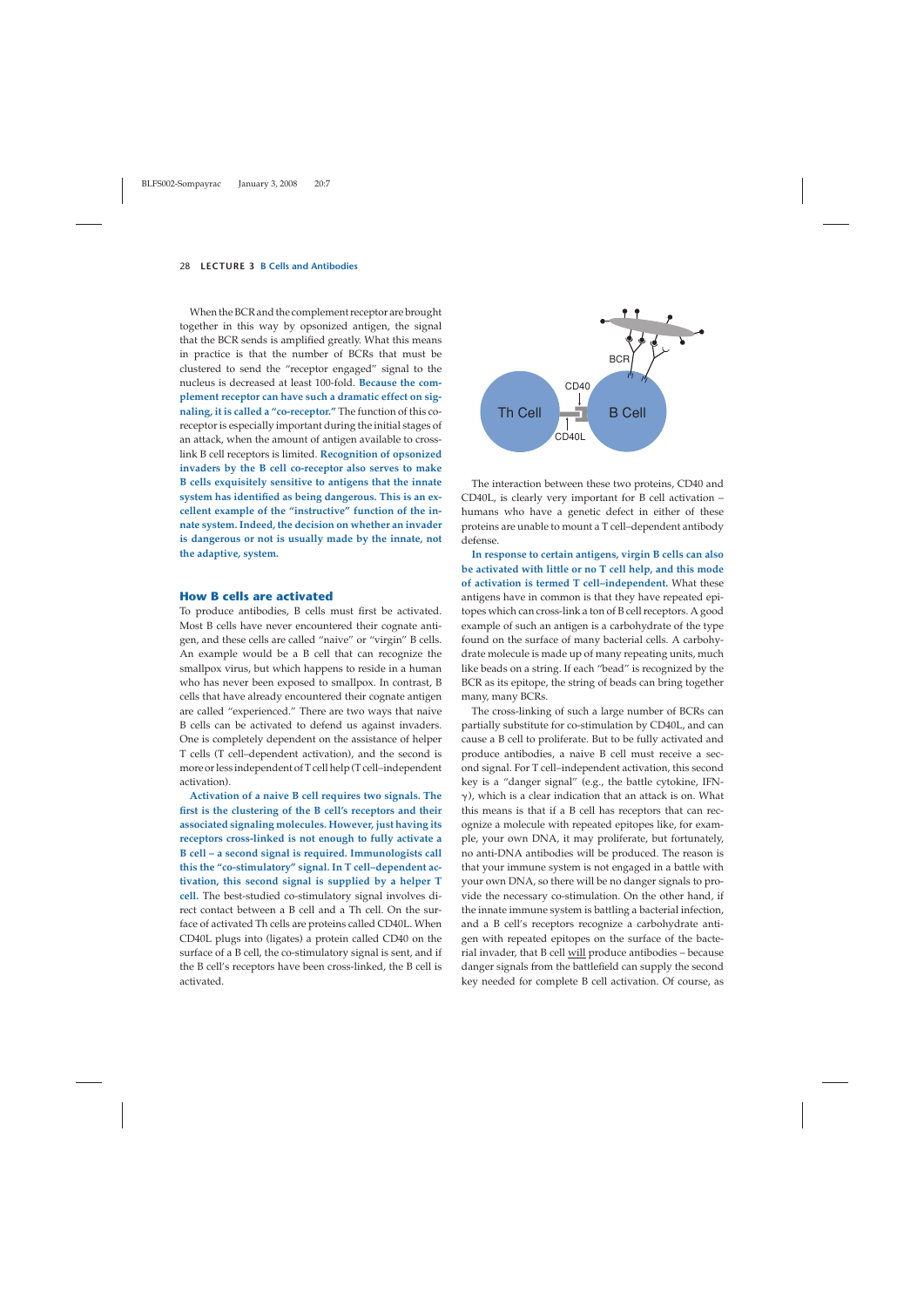### is true of T cell–dependent activation, **T–cell independent activation is antigen specific: Only those B cells whose receptors recognize the repeated epitope will be activated.**

One advantage of T cell–independent activation is that B cells can jump right into the fray without having to wait for helper T cells to be activated. The result is a speedy antibody response to those invaders that can activate B cells independent of T cell help. But there is something else important going on here. Helper T cells recognize only protein antigens, so if all B cell activation required T cell help, the entire adaptive immune system would be focused on proteins. This wouldn't be so great, because many of the most common invaders have carbohydrates or fats on their surface that are not found on the surface of human cells. Consequently, these carbohydrates and fats make excellent targets for recognition by the immune system. So **by allowing some antigens to activate B cells without T cell help, Mother Nature did a wonderful thing: She increased the universe of antigens that the adaptive immune system can react against to include not only proteins, but carbohydrates and fats as well.**

In addition to T cell–dependent and T cell–independent activation of B cells, there is another, "unnatural" way that B cells can be activated. In this case the antigen, usually called a mitogen, binds to molecules on the B cell surface that are not B cell receptors, clustering these molecules. When this happens, BCRs that are associated with these molecules also can be clustered. In contrast to T cell– dependent and T cell–independent activation, this "polyclonal" activation does not depend on the cognate antigen that is recognized by the BCR – the BCR just comes along for the ride. In this way, many different B cells with many different specificities can be activated by a single mitogen. Indeed, mitogens are favorite tools of immunologists, because they can be used to activate a lot of B cells simultaneously, making it easier to study events that take place during activation.

One example of a mitogen is the highly repetitive structure that makes up the surface of certain parasites. During a parasitic infection, the molecules that make up these structures can bind to receptors (mitogen receptors) on the surface of B cells and cluster them – and when the mitogen receptors are brought together in this way, the cell's BCRs also are clustered. The result is polyclonal activation of B cells. But why would the immune system want to react to a parasitic attack by activating B cells whose BCRs do

not even recognize the parasite? The answer is that this is not something the immune system was designed to do! By activating a bunch of B cells that will produce irrelevant antibodies, the parasite seeks to distract the immune system from focusing on the job at hand – destroying the parasitic invader. So **polyclonal activation of B cells by a mitogen actually is an example of the immune system gone wrong** – a subject we will discuss at length in another lecture.

Once B cells have been activated, and have proliferated to build up their numbers, they are ready for the next stage in their life: maturation. Maturation can be divided roughly into three steps: "class switching," in which a B cell can change the class of antibody it produces; "somatic hypermutation," in which the rearranged genes for the B cell receptor can undergo mutation and selection that can increase the affinity of the BCR for its cognate antigen; and the "career decision," during which the B cell decides whether to become an antibody factory (a plasma cell) or a memory B cell. The exact order of these maturation steps varies, and some B cells may skip one or more steps altogether.

#### **Class switching**

When a virgin B cell is first activated, it produces mainly IgM antibodies – the default antibody class. B cells also can produce IgD antibodies. However, IgD antibodies represent only a tiny fraction of the circulating antibodies in a human, and it is unclear whether they actually perform any significant function in the immune defense. You remember that an antibody's class is determined by the constant (Fc) region of its heavy chain – the "tail" of the antibody molecule, if you will. Interestingly, the same heavy chain messenger RNA (mRNA) is used to make both IgM and IgD, but the mRNA is spliced one way to yield an Mtype constant region and another way to produce a D-type tail.

As a B cell matures, it has the opportunity to change the class of antibody it makes to one of the other antibody classes: IgG, IgA, or IgE. Located just next to the gene segment on chromosome 14 that encodes the constant region for IgM are the constant region segments for IgG, IgE, and IgA. So all that a B cell has to do to switch its class is to cut off the IgM constant region DNA and paste on one of the other constant regions (deleting the DNA in between). Special switching signals that allow this cutting and pasting to take place are located between constant region segments on chromosome 14. For example,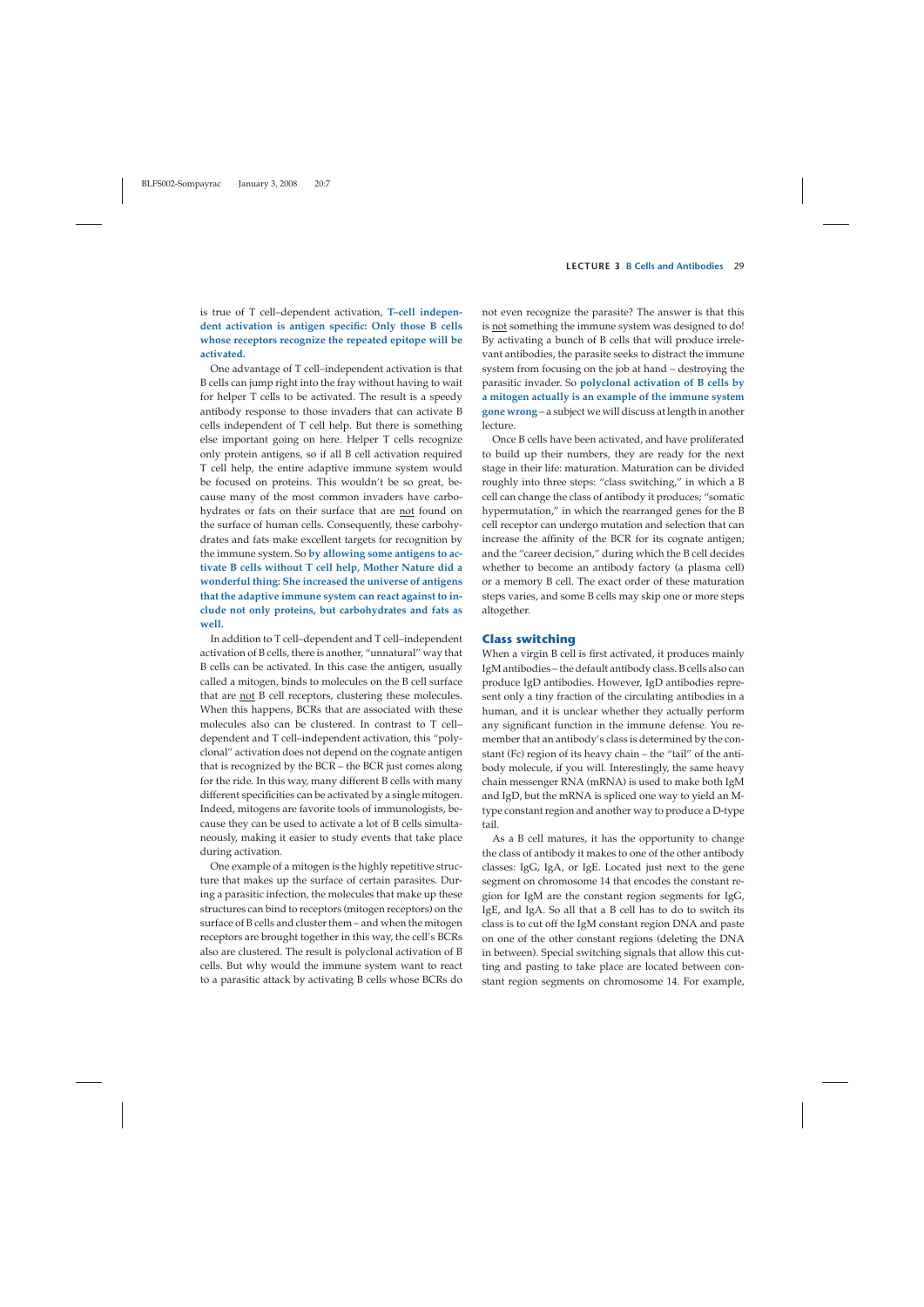here's what happens when a B cell switches from an IgM constant region  $(C_M$  in this drawing) to an IgG constant region  $(C_G)$ :

#### 30 **LECTURE 3 B Cells and Antibodies**



The net result of this switching is that although the part of the antibody that binds to the antigen (the Fab or "hands" region) remains the same, the antibody gets a new tail. This is an important change, because it is the constant region tail which determines how the antibody will function.

#### **ANTIBODY CLASSES AND THEIR FUNCTIONS**

Let's take a look at the four main classes of antibodies: IgM, IgA, IgG, and IgE. As you will see, because of the unique structure of its constant (Fc) region, each antibody class is particularly well suited to perform certain duties.

#### **IgM antibodies**

IgM antibodies were the first class of antibodies to evolve, and even "lower" vertebrates (my apologies to the animal rights folks) have adaptive immune systems that produce IgM antibodies. So it makes sense that in humans, **when naive B cells are first activated, they mainly make IgM antibodies.** You may remember from the first lecture that an IgG antibody looks roughly like this:

#### **S S S S S S S S HEAVY CHAINS LIGHT CHAIN LIGHT CHAIN ANTIGEN BINDING REGION (Fab)**  $Fc$  REGION **VVJ J C DV V J J C D**

Well, an IgM antibody is like five IgG antibody molecules all stuck together. It's really massive!



Producing this huge IgM antibody early during an infection is quite smart, because IgM antibodies are very good at activating the complement cascade (immunologists call this "fixing complement"). Here's how it works.

In the blood and tissues, some of the complement proteins (about 30 of them!) get together to form a big complex called C1. Despite its size, this complex of proteins cannot activate the complement cascade, because it's bound to an inhibitor molecule. However, if two or more C1 complexes are brought close together, their inhibitors fall off, and the C1 molecules can then initiate a cascade of chemical reactions that produces a C3 convertase. Once this happens, the complement system is in business, because, as you remember from the last lecture, the C3 convertase converts C3 to C3b, setting up an amplification loop that produces more and more C3b. So **the trick to activating the complement system by this "classical" (antibody-dependent)**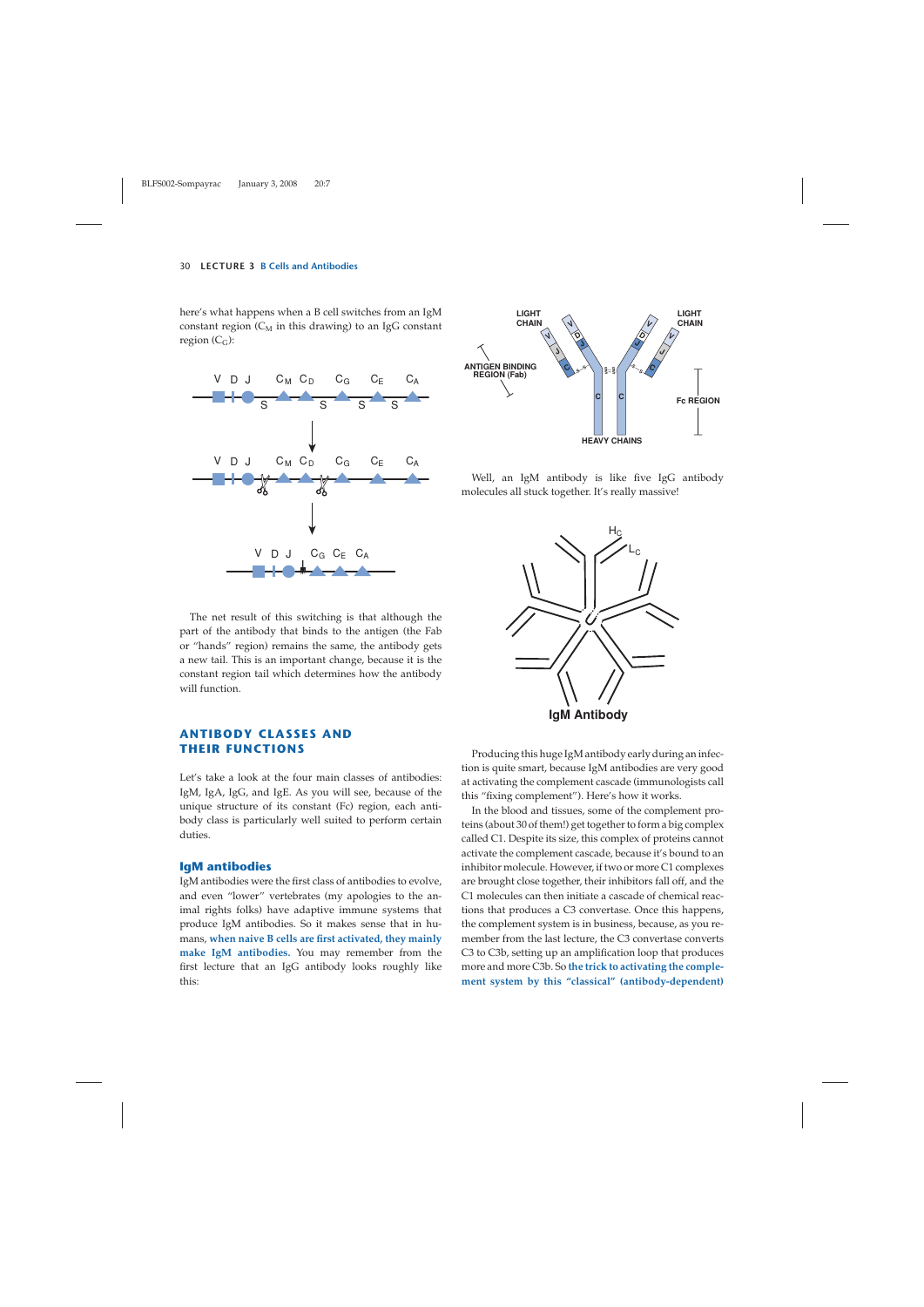## **pathway is to bring two or more molecules of C1 together**

– and that's just what an IgM antibody can do.

When the antigen-binding regions of an IgM antibody bind to an invader, C1 complexes can bind to the Fc regions of the antibody. Because each IgM antibody has five Fc regions close together (this is the important point), two C1 complexes can bind to the Fc regions of the same IgM antibody, bringing the complexes close enough together to set off the complement cascade. So the sequence of events is: **The IgM antibody binds to the invader, several C1 molecules bind to the Fc region of the IgM antibody, and these C1 molecules trigger the complement chain reaction on the invader's surface.**

The reason antibodies are so useful in this regard is that some clever bacteria have evolved coats which resist the attachment of complement proteins. However, B cells produce antibodies which can bind to essentially any coat a bacterium might put on. Consequently, antibodies can extend the range of the complement system by helping attach complement proteins to the surface of wily bacteria. This is a nice example of the innate immune system (the complement proteins) cooperating with the adaptive immune system (IgM antibodies) to destroy an invader. In fact, the term *complement* was coined by immunologists when they first discovered that antibodies were much more effective in dealing with invaders if they were "complemented" by other proteins – the complement proteins.

**The alternative (spontaneous) complement activation pathway that we talked about in the last lecture is totally nonspecific: Any unprotected surface is fair game. In contrast, the classical or antibody-dependent activation pathway is quite specific: Only those antigens to which an antibody binds will be targeted for complement attack. In this system, the antibody identifies the invader and the complement proteins do the dirty work.**

Certain "subclasses" of IgG antibodies also can fix complement, because C1 can bind to the Fc region of these antibodies. However, IgG antibodies are real wimps, with only one Fc region per molecule. So bringing two C1 complexes close enough together to get things started requires that two molecules of IgG bind very close together on the surface of the invading pathogen – and this is only likely to happen when there is a lot of IgG around. So, **early in an infection, when antibodies are just beginning to be made, IgM antibodies have a great advantage over IgG antibodies, because they fix complement so efficiently. In addition, IgM antibodies are very good at "neutralizing" viruses by binding to them and preventing them**

**from infecting cells. Because of these properties, IgM is the perfect "first antibody" to defend against viral or bacterial infections.**

#### **IgG antibodies**

IgG antibodies come in a number of different subclasses that have slightly different Fc regions and therefore different functions. For example, one subclass of IgG antibodies, IgG3, fixes complement better than any other IgG subclass. Likewise, the IgG1 subclass is very good at binding to invaders to opsonize them for ingestion by professional phagocytes. This is because macrophages and neutrophils have receptors on their surfaces that can bind to the Fc portion of IgG1 antibodies once those antibodies have bound to an invader.

Natural killer cells have receptors on their surface that can bind to the Fc region of IgG3 antibodies. As a result, IgG3 can form a bridge between an NK cell and its target by binding to the target cell (e.g., a virus-infected cell) with its Fab region, and to the NK cell with its Fc region. Not only does this bring the NK cell close to its target cell, but having its Fc receptors bound actually stimulates an NK cell to be a more effective killer. **This process is called "antibody-dependent cellular cytotoxicity" (ADCC). In ADCC, the NK cell does the killing but the antibody identifies the target.**

Like IgM antibodies, IgG antibodies also are very good at neutralizing viruses. However, IgG antibodies are unique in that they can pass from the mother's blood into the blood of the fetus by way of the placenta. This provides the fetus with a supply of IgG antibodies to tide it over until it begins to produce its own – several months after birth. This extended protection is possible because IgG antibodies are the longest-lived antibody class, with a half-life of about three weeks. IgM antibodies have a half-life of only about one day.

The *G* in IgG stands for *gamma*, and IgG antibodies are sometimes called *gamma globulins*. If there is a possibility that you have been exposed to an infectious agent, say hepatitis A virus, your doctor may recommend that you get a gamma globulin shot. These shots are prepared by pooling together antibodies from a large number of people, at least some of whom have been infected with hepatitis A virus, and are therefore making antibodies against the virus. The hope is that these "borrowed" antibodies will neutralize most of the virus to which you have been exposed, and that this treatment will help keep the viral infection under control until your own immune system can be activated.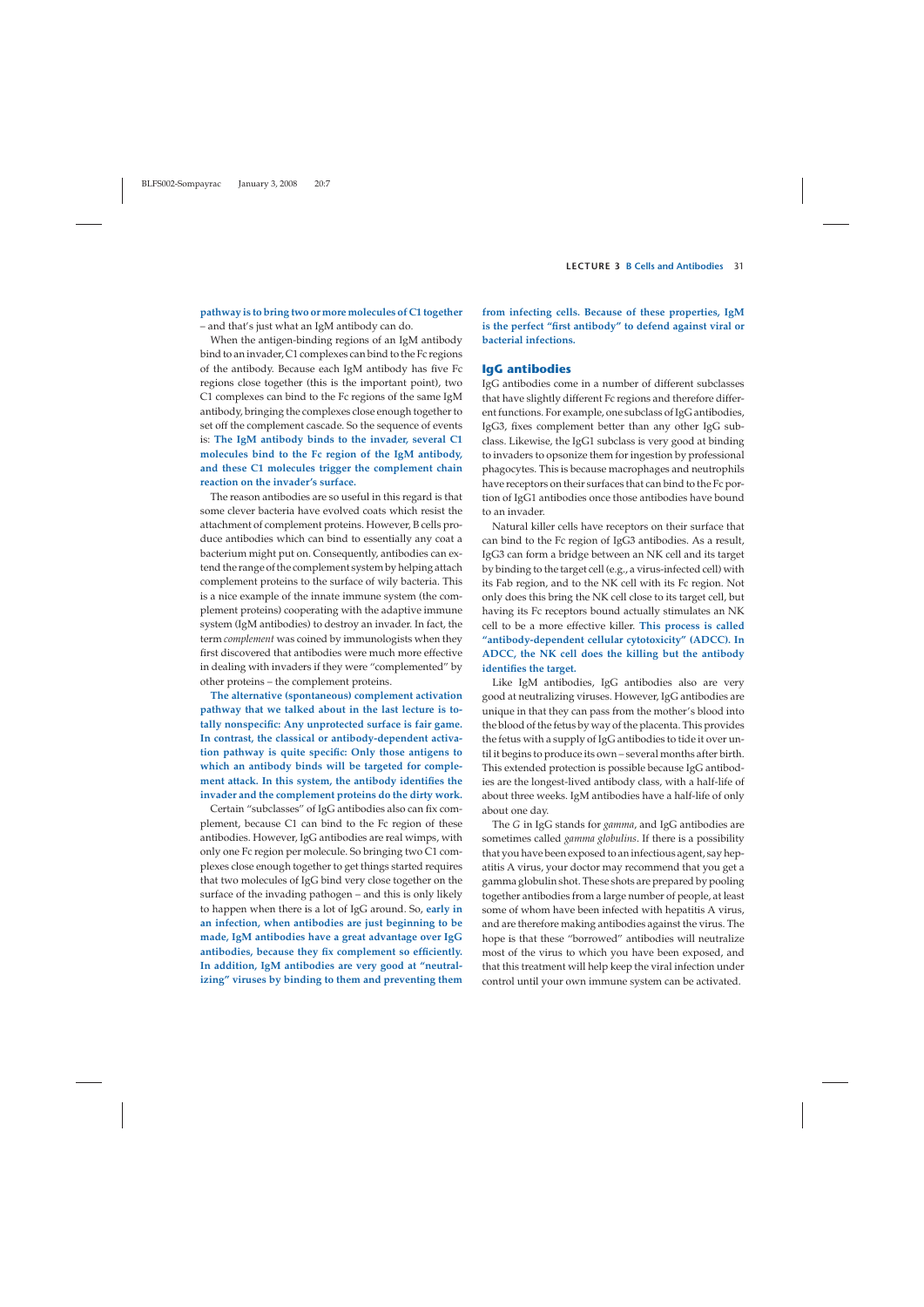#### **IgA antibodies**

Here's a question for you: What is the most abundant antibody class in the human body? No, it's not IgG. It's IgA. This is really a trick question, because I told you earlier that IgG was the most abundant antibody class in the blood – which is true. It turns out, however, that we humans synthesize more IgA antibodies than all the other antibody classes combined. Why so much IgA? Because **IgA is the main antibody class that guards the mucosal surfaces of the body**, and a human has about 400 square meters of mucosal surfaces to defend. These include the digestive, respiratory, and reproductive tracts. So although there aren't a lot of IgA antibodies circulating in the blood, there are tons of them protecting the mucosal surfaces. Indeed, about 80% of the B cells that are located beneath these surfaces produce IgA antibodies.

One reason IgA antibodies are so good at defending against invaders that would like to penetrate the mucosal barrier is that each IgA molecule is like two IgG molecules held together by a "clip."



The clipped-together tail structure of IgA antibodies is responsible for several important properties of this antibody class. **This clip functions as a "passport" that facilitates the transport of IgA antibodies across the intestinal wall and out into the intestine, and their unique tail structure also makes IgA antibodies resistant to acids and enzymes found in the digestive tract.** Once inside the intestine, IgA antibodies can "coat" invading pathogens and keep them from attaching to the intestinal cells they would like to infect. In addition, whereas each IgG molecule has two antigen-binding regions (two "hands"), the "dimeric" IgA molecule has four hands to bind to antigens. **Because they are dimeric, IgA antibodies are very good at collecting pathogens together into clumps that are large enough to be swept out of the body with mucus or feces.** In fact, rejected bacteria make up about 30% of normal fecal matter.

All together, these qualities make IgA antibodies perfect for guarding mucosal surfaces. Indeed, **it is the IgA class**

**mothers. These IgA antibodies coat the baby's intestinal mucosa and provide protection against pathogens that the baby ingests.** This makes sense, because many of the microbes that babies encounter are taken in through their mouths – babies like to put their mouths on everything, you know.

Although IgA antibodies are very effective against mucosal invaders, they are totally useless at fixing complement, because C1 won't bind to an IgA antibody's Fc region. Again we see that **the constant region of an antibody determines both its class and its function**. This lack of complement-fixing activity is actually a good thing. If IgA antibodies could initiate the complement reaction, our mucosal surfaces would be in a constant state of inflammation in response to the pathogenic and nonpathogenic visitors that continuously assault our mucosal surfaces. And, of course, having chronically inflamed intestines would not be all that great. So IgA antibodies mainly function as "passive" antibodies that block the attachment of invaders to cells that line our mucosal surfaces, and usher these unwanted guests out of the body.

#### **IgE antibodies**

**of antibodies that is secreted into the milk of nursing** second injection! Since the first injection had the opposite

The IgE antibody class has an interesting history. In the early 1900s, a French physician named Charles Richet was sailing with Prince Albert of Monaco (Grace Kelly's father-in-law). The prince remarked to Richet that it was very strange how some people react violently to the toxin in the sting of the Portuguese man-of-war, and that this phenomenon might be worthy of study.

Richet took his advice, and when he returned to Paris, he decided, as a first experiment, to test how much toxin was required to kill a dog. Don't ask me why he decided to use dogs in his experiments. Maybe there were a lot of stray dogs around back then, or perhaps he just didn't like mice. Anyway, the experiment was a success and he was able to determine the amount of toxin that was lethal. However, many of the dogs he used in this first experiment survived, because they didn't receive the lethal dose. Not being one who would waste a good dog, Richet decided to inject these "leftovers" with the toxin again to see what would happen. His expectation was that these animals might have become immune to the effects of the toxin, and that the first injection would have provided protection (prophylaxis) against a second injection. You can imagine his surprise then, when all the dogs died – even the ones that received tiny amounts of toxin in the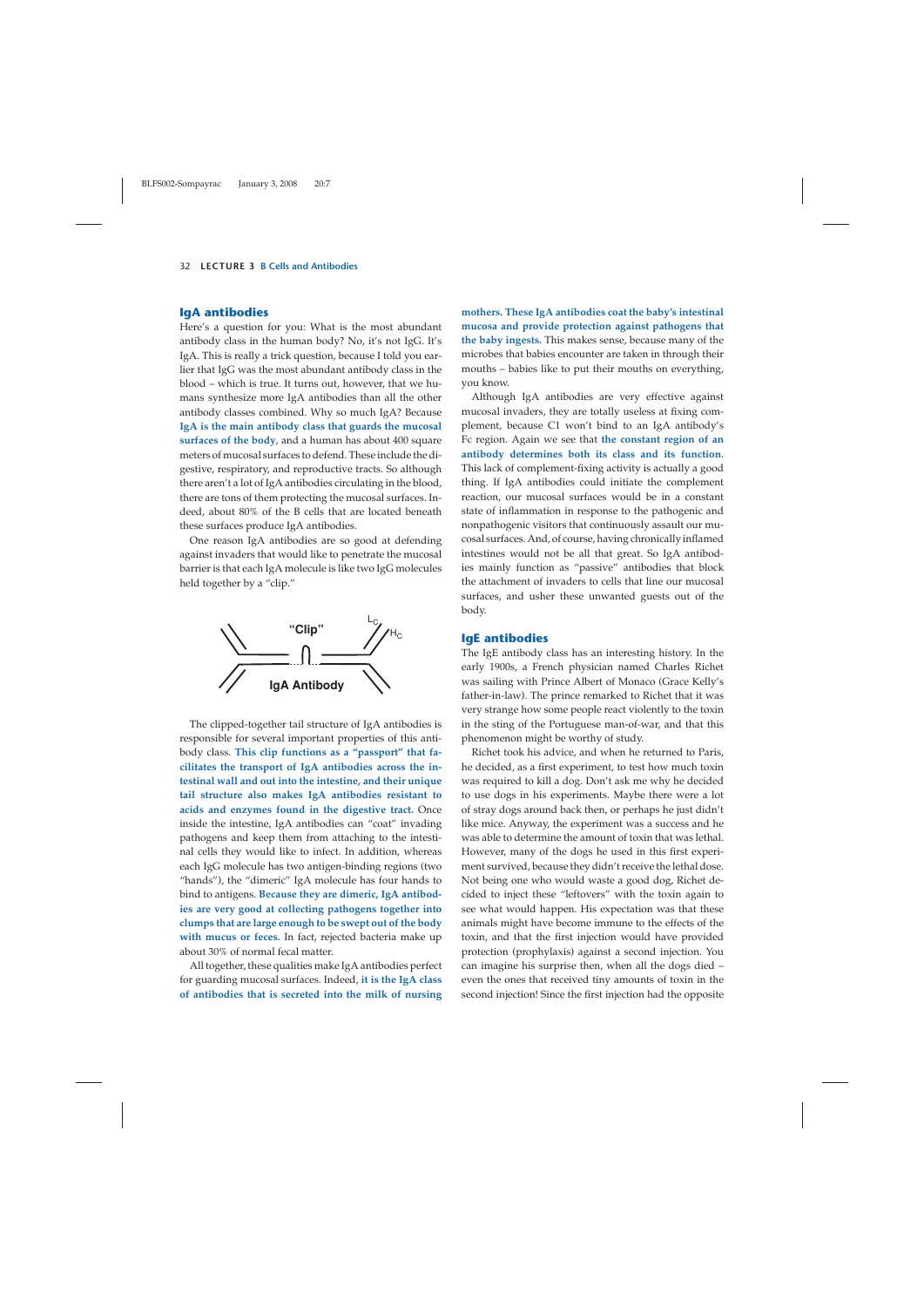effect of protection, Richet coined the word *anaphylaxis* to describe this phenomenon (*ana-* is a prefix meaning "opposite"). Richet continued these studies on anaphylactic shock, and in 1913, he received the Nobel Prize for his work. I guess one lesson here is that if a prince suggests you should study something, you might want to take his advice seriously!

Immunologists now know that **anaphylactic shock is caused by mast cells degranulating**. Like macrophages, mast cells are white blood cells that are stationed beneath all exposed surfaces (e.g., beneath the skin or the mucosal barrier). As blood cells go, mast cells are very long-lived. They can survive for years in our tissues, lying in wait to protect against invaders. Recently, it has been learned that mast cells play a role in the innate defense against bacteria by phagocytosing opsonized bacteria, and by giving off cytokines that recruit neutrophils and other immune system cells to the site of a bacterial infection. However, the most famous function of mast cells is to protect against infection by parasites that have penetrated the barrier defense. Stored safely inside mast cells are lots of granules that contain all kinds of pharmacologically active chemicals, the most famous of which is histamine. When a mast cell encounters a parasite, it dumps the contents of these granules (i.e., it "degranulates") onto the parasite to kill it. Unfortunately, in addition to killing parasites, mast cell degranulation also can cause an allergic reaction, and in extreme cases, anaphylactic shock. Here's how this works.

An antigen (e.g., the man-of-war toxin) that can cause an allergic reaction is called an allergen. On the first exposure to an allergen, some people, for reasons that are far from clear, make lots of IgE antibodies directed against the allergen. Mast cells have receptors on their surface that can bind to the Fc region of these IgE antibodies, and when this happens, the mast cells are like bombs waiting to explode.



AFTER FIRST EXPOSURE

On a second exposure to the allergen, IgE antibodies that are already bound to the surfaces of mast cells can bind to the allergen. Because allergens usually are proteins with a repeating sequence, the allergen can cross-link many IgE molecules on the mast cell surface, dragging the Fc receptors together. This clustering of Fc receptors is similar to the cross-linking of B cell receptors in that bringing many of these receptors together results in a signal being sent. However, here the signal says "degranulate," and the mast cell dumps its granules into your tissues.



Histamines and other chemicals released from mast cell granules increase capillary permeability so that fluid escapes from the capillaries into the tissue – that's why you get a runny nose and watery eyes when you have an allergic reaction. This is usually a rather local effect, but if the toxin spreads throughout the body and triggers massive degranulation of mast cells, things can get very serious. In such a case, the release of fluid from the blood into the tissues can reduce the blood volume so much that the heart no longer can pump efficiently, resulting in a heart attack. In addition, histamine from the granules can cause smooth muscles around the windpipe to contract, making it difficult to breathe. In extreme cases, this contraction can be strong enough to cause suffocation. Most of us don't have to worry about being stung by a Portuguese man-of-war, but for some people – those individuals who make lots of IgE antibodies in response to bee toxin – a bee sting can cause fatal anaphylactic shock.

This brings us to an interesting question: Why are B cells allowed to switch the class of antibody they make anyway? Wouldn't it be safer just to stick with good old IgM antibodies?

Let's suppose you have a viral infection of your res-

piratory tract (e.g., the common cold). Would you want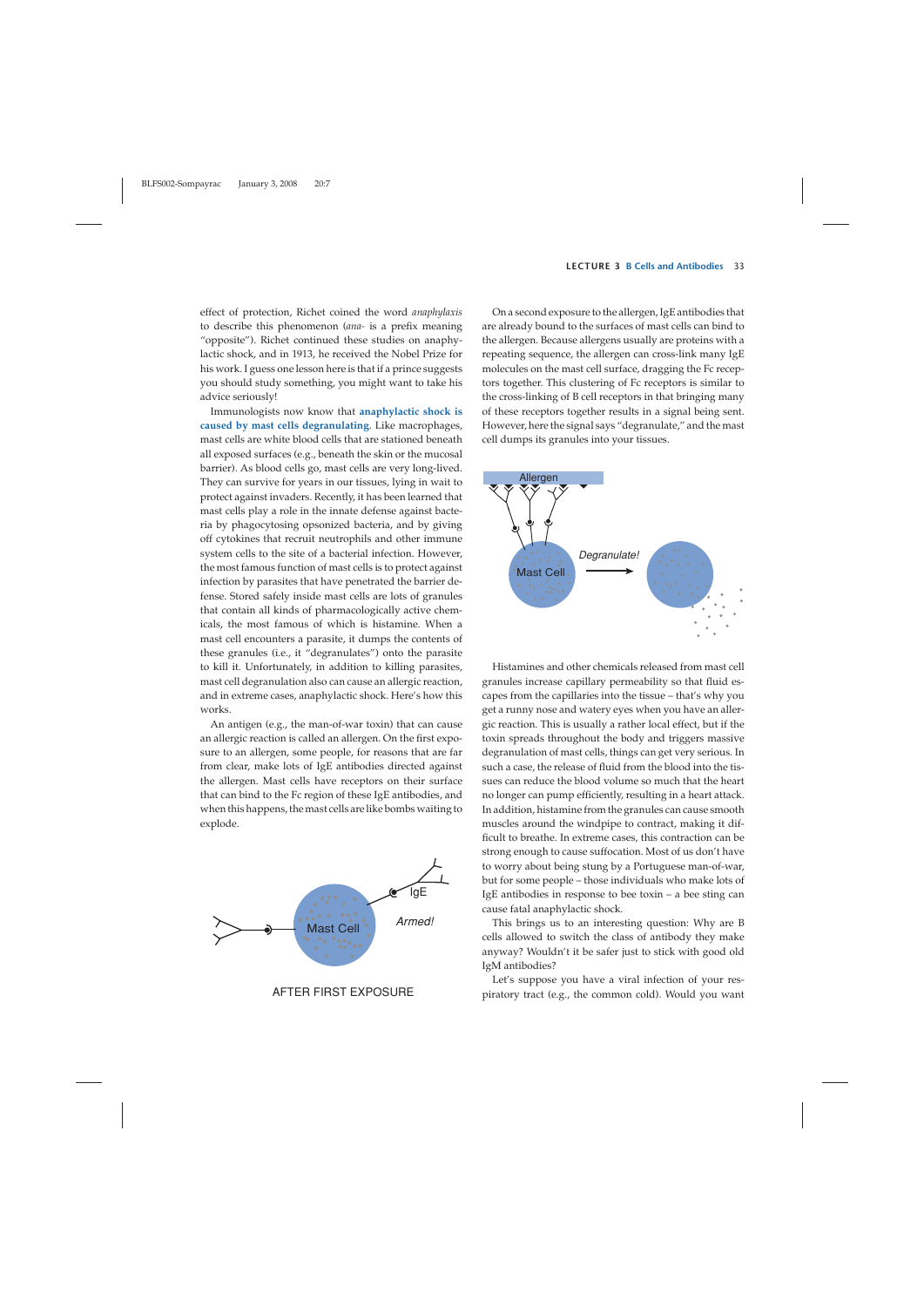to be stuck making only IgM antibodies? Certainly not. You'd want a lot of IgA antibodies to be secreted into the mucus that lines your respiratory tract to bind up that virus and remove it from your body. On the other hand, if you have a parasitic infection (worms, for example), you'd want IgE antibodies to be produced, because IgE antibodies can cause cells like mast cells to degranulate, making life miserable for those worms. So **the beauty of this system is that the different classes of antibodies are uniquely suited to defend against different invaders.**

| <b>ANTIBODY</b><br><b>CLASS</b> | <b>ANTIBODY</b><br><b>PROPERTIES</b>                                                             |
|---------------------------------|--------------------------------------------------------------------------------------------------|
| lgM                             | <b>Great Complement Fixer</b><br>Good Opsonizer<br><b>First Antibody Made</b>                    |
| lgA                             | Resistant to Stomach Acid<br>Protects Mucosal Surfaces<br>Secreted in Milk                       |
| lgG                             | OK Complement Fixer<br><b>Good Opsonizer</b><br>Helps NK Cells Kill (ADCC)<br>Can Cross Placenta |
| lgE                             | Defends Against Parasites<br><b>Causes Anaphylactic Shock</b><br><b>Causes Allergies</b>         |

viruses. Or, if a cytokine called TGF- $\beta$  is present during the class switch, B cells preferentially change from IgM to IgA antibody production – perfect for the common cold. So **to insure that the antibody response will be appropriate for a given invader, all Mother Nature has to do is to arrange to have the right cytokines present when B cells switch classes.** But how could she accomplish this?

Now suppose Mother Nature could arrange to have your immune system make IgA antibodies when you have a cold and IgE antibodies when you have a parasitic infection. Wouldn't that be elegant? Well, it turns out that this is exactly what happens! Here's how it works.

**Antibody class switching is controlled by the cytokines that B cells encounter when switching takes place: Certain cytokines or combinations of cytokines influence B cells to switch to one class or another.** For example, if B cells class-switch in an environment that is rich in IL-4 and IL-5, they preferentially switch their class from IgM to IgE – just right for those worms. On the other hand, if there is a lot of IFN- $\gamma$  around, B cells switch to produce IgG3 antibodies that are very effective against bacteria and

You remember that helper T cells are "quarterback" cells which direct the immune response. One way they do this is by producing cytokines which influence B cells to make the antibody class that is right to defend against a given invader. To learn how Th cells know which cytokines to make, you'll have to wait for the next two lectures, when we discuss antigen presentation and T cell activation. But for now, I'll just give you the bottom line: **In response to cytokines made by Th cells, B cells can switch from producing IgM antibodies to producing one of the other antibody classes. This makes it possible for the adaptive immune system to respond with antibodies tailor-made for each kind of invader – be it a bacterium, a flu virus, or a worm.** What could be better than that?!

#### **SOMATIC HYPERMUTATION**

As if class switching weren't great enough, there is yet another amazing thing that can happen to B cells as they mature. Normally, the overall mutation rate of DNA in human cells is extremely low – only about one mutated base per 100 million bases per DNA replication cycle. It has to be this low or we'd all end up looking like Star Wars characters with three eyes and six ears. However, in very restricted regions of the chromosomes of B cells – those regions that contain the V, D, and J gene segments – an extremely high rate of mutation can take place. In fact, mutation rates as high as one mutated base per 1,000 bases per generation have been measured. We're talking serious mutations here! This high rate of mutation is called "somatic hypermutation," and it occurs after the V, D, and J segments have been selected – and usually after class switching has taken place. So **somatic hypermutation is a relatively late event in the maturation of B cells. Indeed, B cells that still make IgM antibodies usually have not undergone somatic hypermutation**.

What somatic hypermutation does is to change (mutate) the part of the rearranged antibody gene that encodes the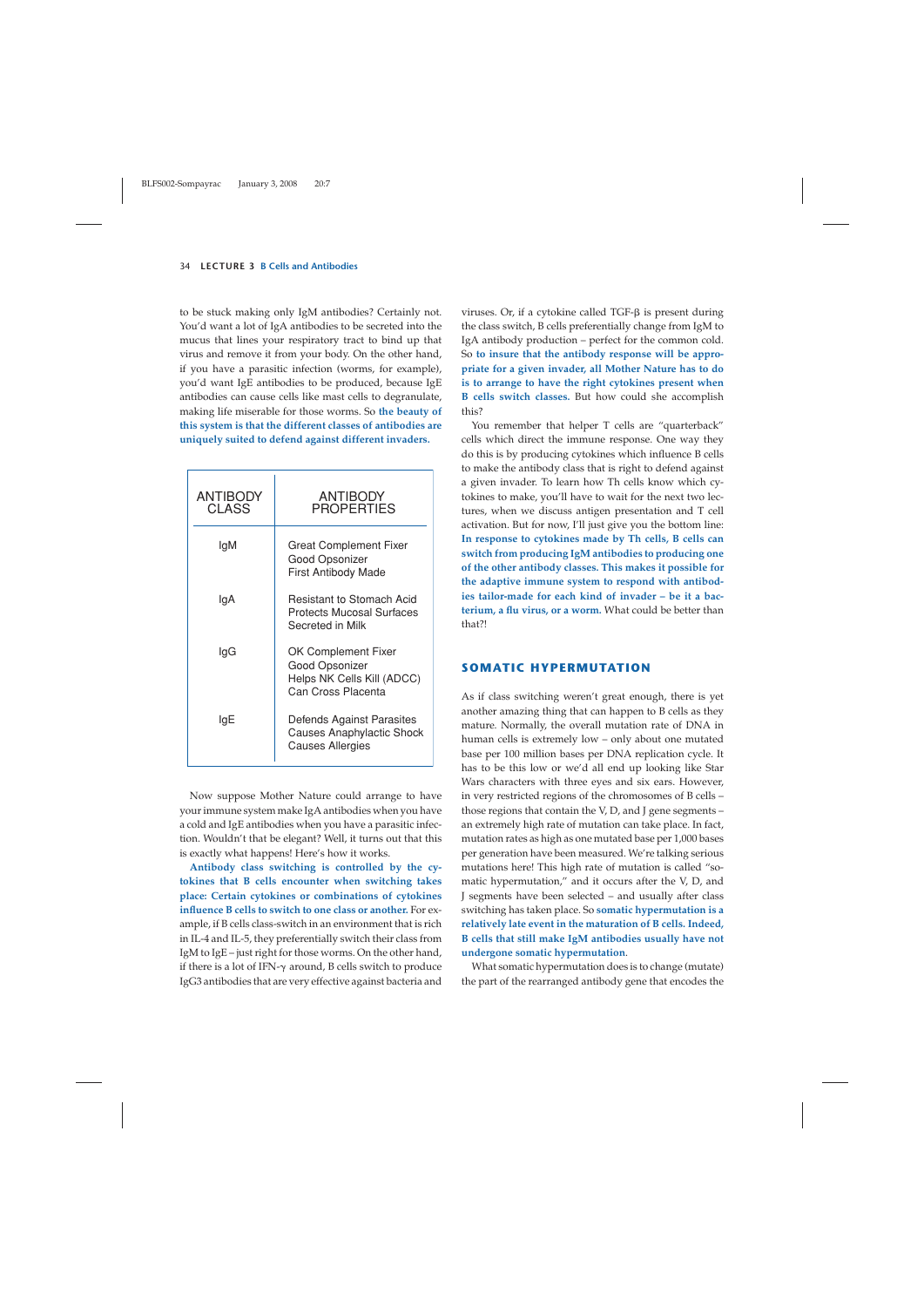## antigen-binding region of the antibody. Depending on the mutation, there are three possible outcomes: The affinity of the antibody molecule for its cognate antigen may remain unchanged, it may be increased, or it may be decreased. Now comes the neat part. It turns out that for maturing B cells to continue to proliferate, they must be continually re-stimulated by binding to their cognate antigen. Therefore, because those B cells whose B cell receptors have mutated to higher affinity are stimulated more easily (because their B cell receptors bind better), they proliferate more frequently than do B cells with lower-affinity receptors. And because B cells with high-affinity receptors proliferate more frequently, the result of somatic hypermutation is that you end up with many more B cells whose B cell receptors have high affinity for their cognate antigen.

**By using somatic hypermutation to make changes in the antigen-binding region of a BCR, and by using binding and proliferation to select those mutations that have increased the BCR's ability to bind to antigen, B cell receptors can be "fine-tuned." The result is a collection of B cells whose receptors have a higher average affinity for their cognate antigen. This whole process is called affinity maturation.**

**So B cells can change their constant (Fc) region by class switching, and their antigen-binding (Fab) region by somatic hypermutation – and these two modifications produce B cells that are better adapted to deal with invaders.** Both of these changes are controlled by cytokines that are provided mainly by helper T cells. As a result, **B cells that are activated without T cell help (e.g., in response to carbohydrates on the surface of a bacterium) usually don't undergo either class switching or somatic hypermutation**.

#### **B CELLS MAKE A CAREER CHOICE**

The final step in the maturation of a B cell is the choice of profession. This can't be too tough, because a B cell really only has two fates to choose between: to become a plasma cell or a memory cell. **Plasma cells are antibody factories.** If a B cell decides to become a plasma cell, it usually travels to the spleen or back to the bone marrow, and begins to produce the secreted form of the BCR – the antibody molecule. Some plasma B cells can mass produce 2,000 of these antibodies each second. However, as a result of this heroic effort, these plasma B cells only live for a few days. The fact that one plasma B cell can make so many antibody molecules enables the immune system to keep up with invaders like bacteria and viruses which multiply very quickly.

Although the B cell's other possible career choice – to become a memory B cell – may not be quite so dramatic as the decision to become a plasma cell, it is extremely important: It is the memory B cell that remembers your first exposure to a pathogen, and helps defend you against subsequent exposures. Immunologists haven't figured out how a B cell "chooses" to become either a memory cell or a plasma cell. However, they do know that the interaction between the co-stimulatory molecule, CD40L, on the surface of a helper T cell and CD40 on the B cell surface is important in memory cell generation. Indeed, **memory B cells are not produced when B cells are activated without T cell help.**

#### **SUMMARY FIGURE**

Our summary figure now includes the innate immune system from the last lecture plus B cells and antibodies.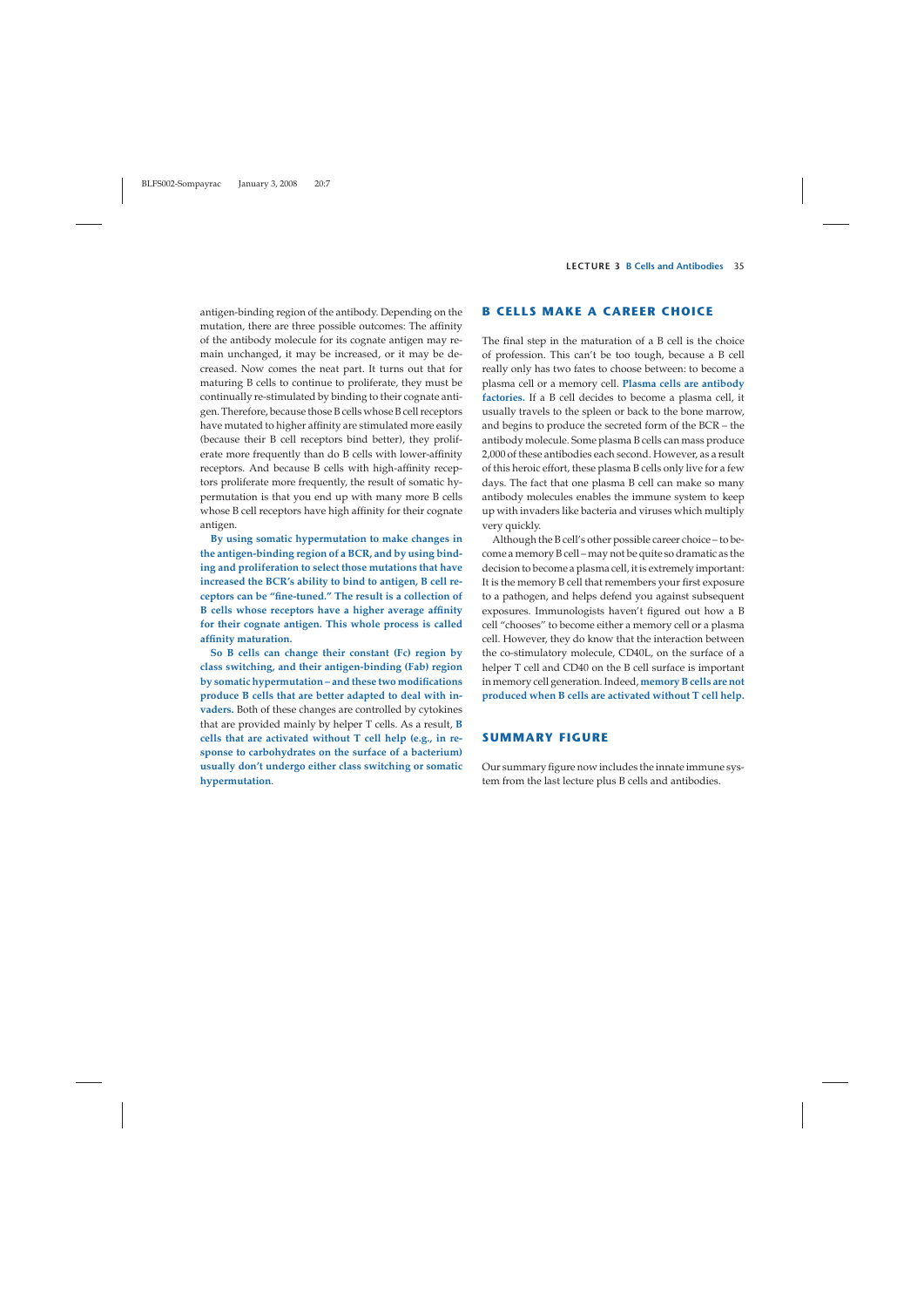BLFS002-Sompayrac January 3, 2008 20:7

#### 36 **LECTURE 3 B Cells and Antibodies**